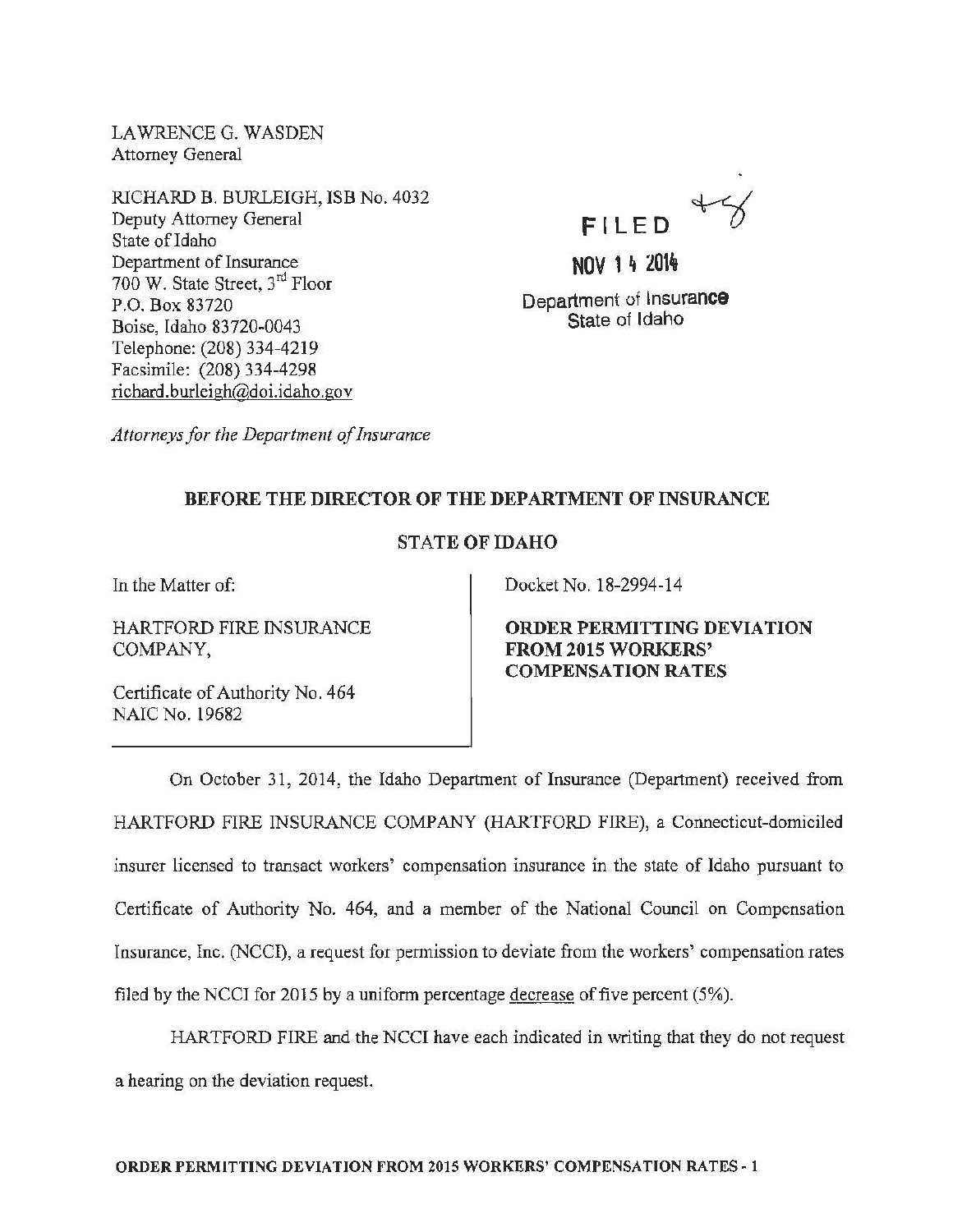The Department's Director (Director), having reviewed and being fully apprised of HARTFORD FIRE's request to deviate from the Idaho workers' compensation premium rates filed by the NCCI for 2015, and the requirements of Idaho Code § 41-1614, has determined that the requested rate deviation is justified.

NOW, THEREFORE, IT IS HEREBY ORDERED, pursuant to Idaho Code § 41-1614, that HARTFORD FIRE's request to deviate by a uniform percentage decrease of five percent (5%) from the workers' compensation rates filed by the NCCI for 2015, exclusive of terrorism rates, is GRANTED. This deviation from the Idaho workers' compensation premium rates filed by the NCCI for 2015 shall take effect on January 1, 2015, and shall remain in effect for one year from that date unless terminated sooner with the approval of the Director.

DATED this  $\frac{1}{\sqrt{\frac{1}{\text{day of November}}}$ , 2014.

STATE OF IDAHO DEPARTMENT OF INSURANCE

William /eal

Director